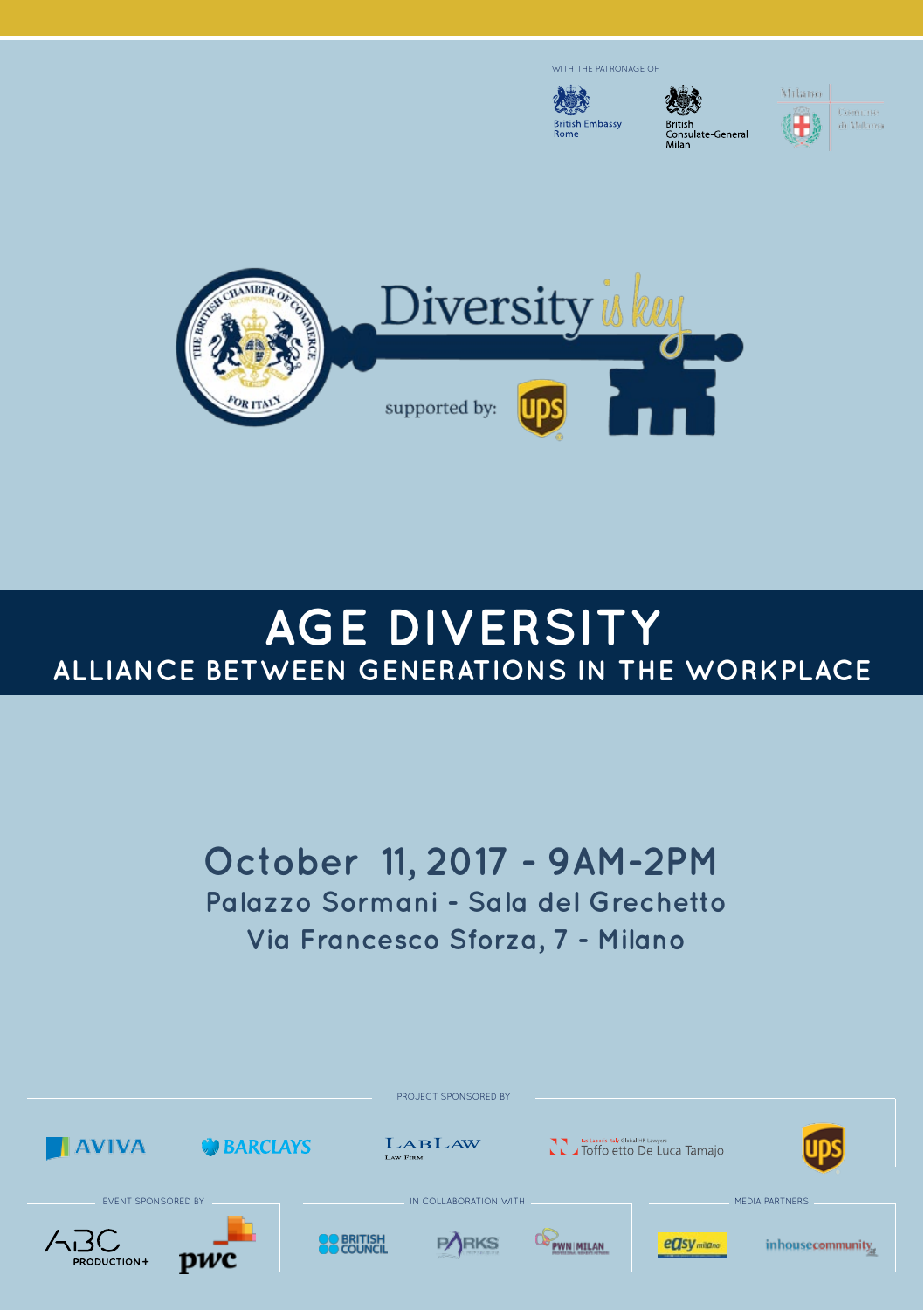

## **Event Programme**

## **9:00 Registration**

### **9:30 Welcome**

**Daniel Shillito**  President – The British Chamber of Commerce for Italy

**Diana De Marchi**  Presidente – Commissione Pari Opportunità Comune di Milano

**Aaron Pugliesi** 

Secretary General & CEO – The British Chamber of Commerce for Italy

## **9:45 - Speakers**

**Lia Turri / Silvia Marchi** EMEA D&I Leader - PwC / Human Capital Assurance - PwC Are you ready for millennials to reshape the workplace?

**Marco De Angeli**  Clients Director - ABC Production Il transfer dei valori generazionali nella pubblicità

> **On. Brando Benifei**  Member of European Parliament Videomessaggio

## **Odile Robotti**

TalentEdge New ageing: miti, realtà e opportunità

### **Giovanni Contini**

Co-founder & COO - Euklid Crypto equity and trasparency

**October 11, 2017 - Palazzo Sormani - Milan**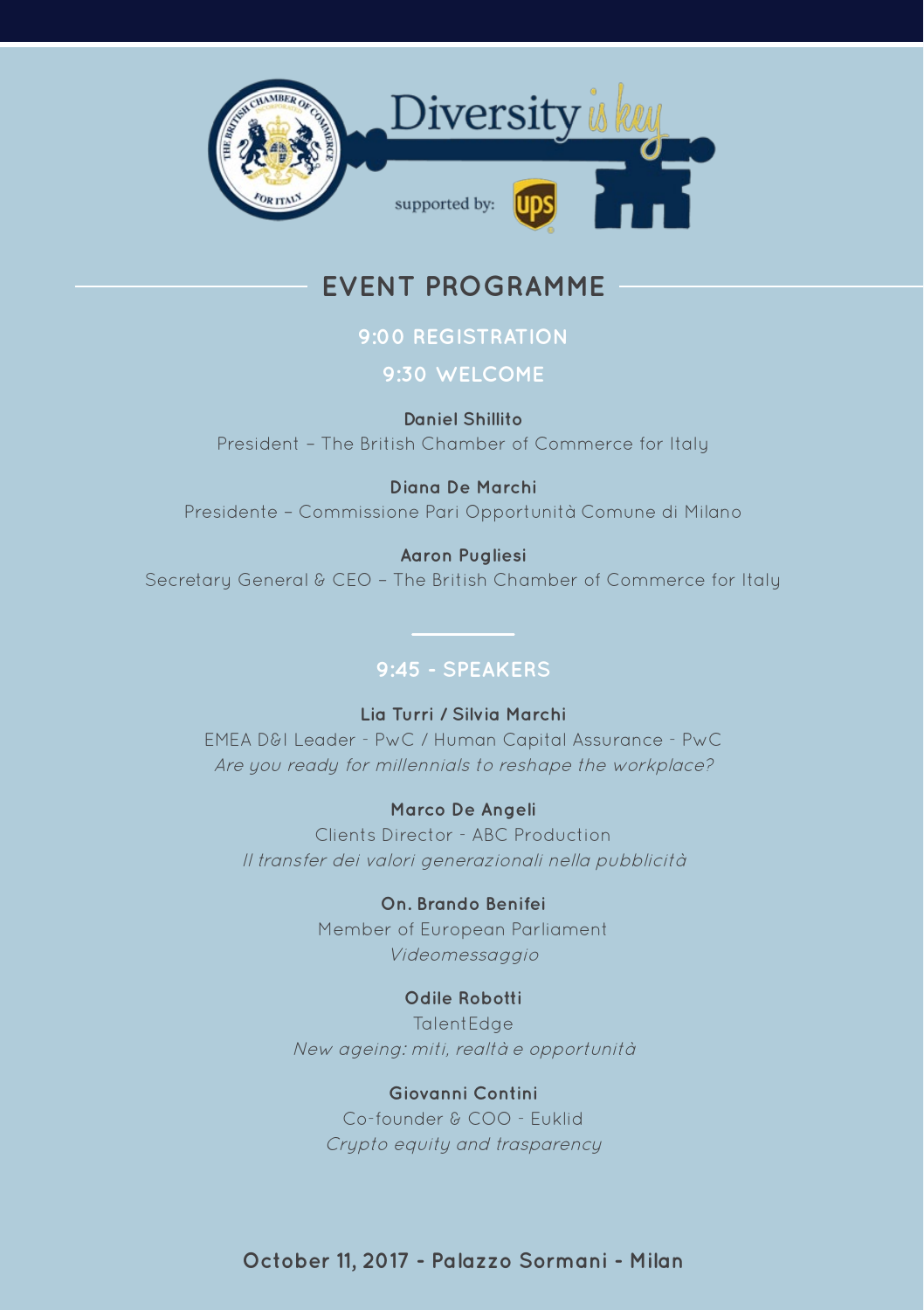## **AGE Diversity**

## **Alliance between generations in the workplace**

## **Tea Break & Networking**

### **12:00 - Panel**

#### **Donatella Cungi**

BCCI Councillor & Partner – Toffoletto De Luca Tamajo e Soci Moderator

### **Francesca Parviero**

Digital HR & Personal Branding Strategist AGE Factor - Boosting adult career management and key competences for inclusion and employability through social media

#### **Emanuela Sias**

Communications and Media Relations Manager - British Council Take Over Project - Engaging young people through the arts

#### **Laura Innocenti Ph.D.**

Adjunct Professor - LUISS Business School Age Diversity: Implicazioni per il People Management

**Q&A**

**13:00 - 14:00 Networking & Light Lunch**

**#DiversityIsKey @BritChamItaly**

**Don't stop the momentum. Help us to keep the conversation going.**